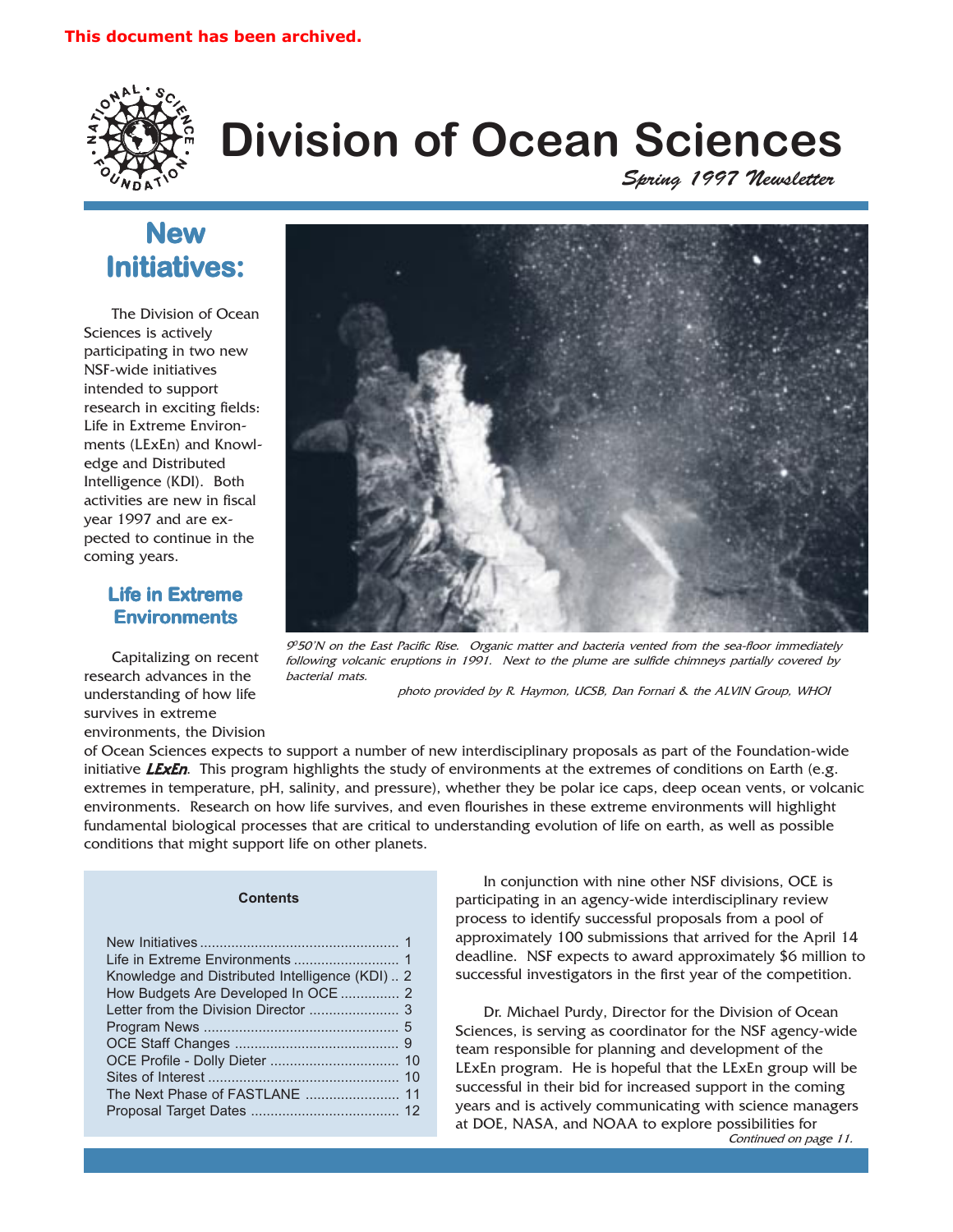### Knowledge and Distributed Intelligence (KDI): A New Initiative at the National Science Foundation

Earlier this year, Vice President Gore in a series of speeches introduced the metaphor "distributed intelligence" to describe an emerging era of communication, access to information, and data accumulation and manipulation that is unprecedented. Following up on these ideas, Dr. Joseph Bordogna, Acting Deputy Director of NSF said: To pursue these kinds of emerging opportunities, NSF is exploring frameworks for the development and deployment of new ideas and technologies for research, education and for society as a whole...". In order to fulfill this goal, NSF has requested funding for an agency-wide initiative called "Knowledge and Distributed Intelligence."

The vision of the Knowledge and Distributed Intelligence (KDI) initiative is to achieve, across the scientific community, the next generation of human capability to:

- Gather and represent more complex and cross- $\bullet$ disciplinary scientific data and information from new sources, and at enormously larger scales;
- Transform this information into knowledge by combin- $\bullet$ ing, classifying, and analyzing it in new ways; and
- Collaborate ingroups and organizations, sharing this  $\bullet$ knowledge and working together interactively across space, time, disciplines, and scientific cultures to multiply results.

The KDI strategy is to support research that:

- Generates greater understanding of phenomena of distributed intelligence and collective behavior, automated and natural systems;
- Creates the next generation of mathematical, computa- $\bullet$ tional, data-oriented, and organizational methods and infrastructure, which will exploit multidisciplinary distributed intelligence to advance science and engineering;
- Enhances human ability to use knowledge in groups,  $\bullet$ organizations, and communities through advances in human infrastructure, technology, and education.

This initiative is an intellectual focus for collaborative, multidisciplinary thinking on three complimentary aspects of knowledge and distributed intelligence:

- Increasing interaction, knowledge/tool integration,  $\bullet$ collaboration, and understanding within communities and across disciplines through Knowledge Networking (KN);
- Extending the power of tools, models, and simulations to present and manage complex systems through New Challenges in Computation (NCC); and
- Extending our ability to learn and create through Learning and Intelligent Systems (LIS).

As a complementary component of the KDI initiative, NSF is also seeking funds to participate in an interagency initiative to develop the Next Generation Internet (NGI) (http://www.hpcc.gov/whats-new). Approximately \$58 million is in the Fiscal 1998 request to Congress for new KDI activities including approximately \$10 million for NGI.

The Division of Ocean Sciences is committed to ensuring full participation by the ocean sciences research community in the planned KDI activities in order that they may share in the opportunity and the challenge before us. Information on the development of this initiative should be appearing soon on NSF's home page at http:// www.nsf.gov. Stay tuned.

### How Budgets Are Developed In OCE

In the past thirty years there have been two major onetime funding increases in the ocean sciences area at NSF. The first increase was the establishment in 1968, of the Deep Sea Drilling Program, the fore-runner of the International Ocean Drilling Program, which was incorporated into OCE in 1984. The second was the establishment of the International Decade of Ocean Exploration (IDOE) by President Johnson in 1970. IDOE funds did not disappear after the decade, but were incorporated into the ongoing programs of the Division of Ocean Sciences in 1980.

The other significant period of real growth in the OCE budget occurred during a period from 1987 through 1993 as a result of Presidential and Congressional interest in Global Change research. Since 1993, OCE's budget, in constant dollars, has remained stable.

Aside from these major events, the budget evolves incrementally year by year. Historically, and averaged over a long period, OCE budgets have increased at a rate slightly above inflation. Annual increases are not assured. A major driver for budget increases are the powerful scientific arguments advanced by the community for exciting new initiatives, such as global change research. Otherwise, periods of high inflation can erode purchasing power. General arguments based on proposal pressure and low success rates rarely fare well in the competitive environments of NSF, the Office of Management and Budget (OMB), or Congress itself. Scientific ideas which broadly capture the imagination attract investment.

Continued on page 4.

2 Spring 1997 (September 2008) and the second contract of the second second second second second second second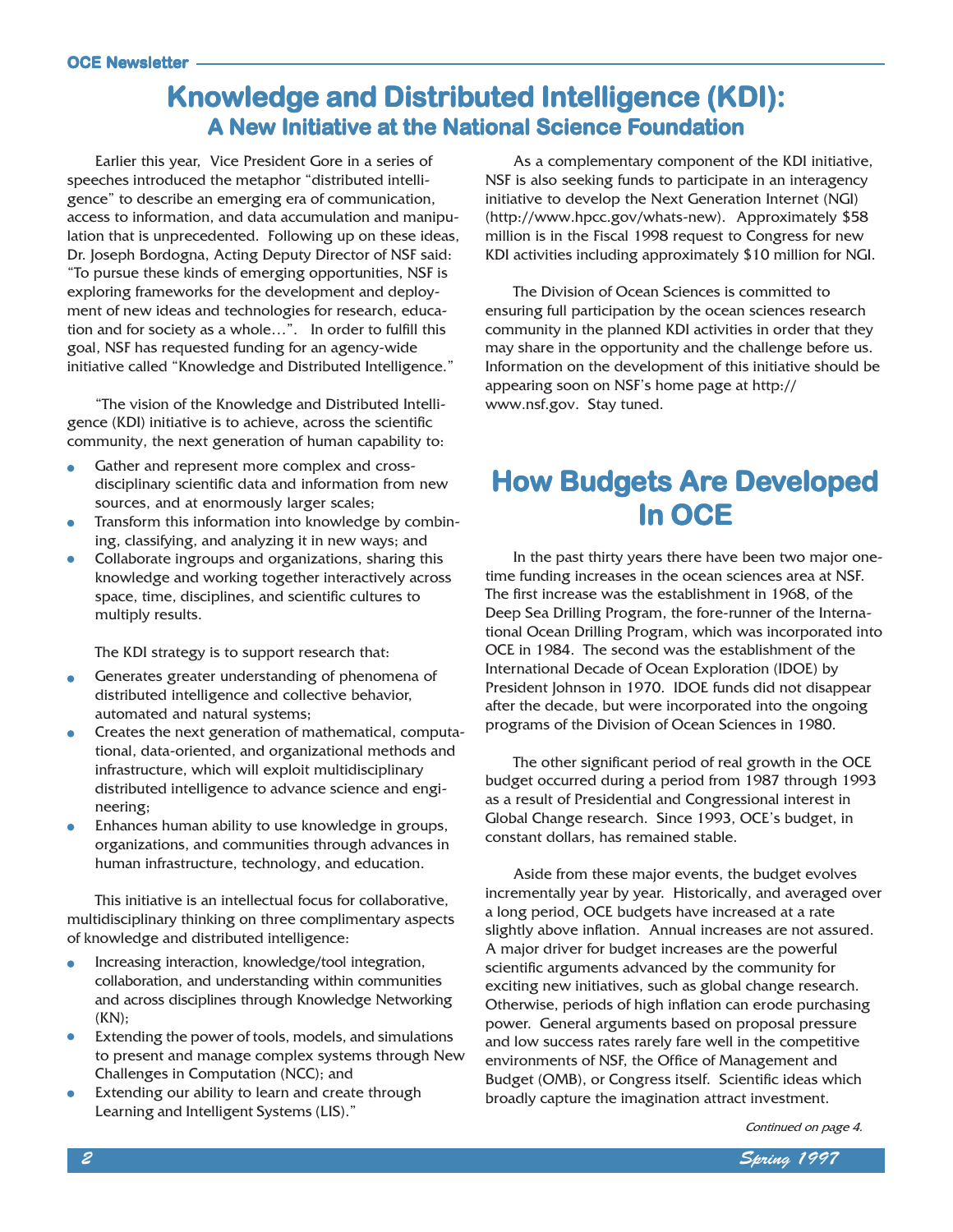

#### Dear Colleagues,

Perhaps the most appropriate word to describe predictions for our budget in 1998 and 1999 is "stable." But this stability does not make our job easier -- the decisions that we have to make about how to distribute our resources become more difficult as the pressure from outstanding proposals and good ideas for new research directions continues to grow.

From a fiscal point of view here at NSF, 1997 is practically over. Most of the decisions have been made; the majority of the funds are committed. So I find myself relapsing into an end-of-year commentary! The academic research vessel fleet "dodged a bullet" in 1997. While being very happy that funds from NAVOCEANO and other non-traditional sources of support for the UNOLS fleet allowed all the vessels to operate, we wait with significant concern to learn if, with similar good fortune, we can survive 1998 without the requirement for vessel layups. We started a couple of programs in 1997 -- notably LExEn and ECOHAB (for details see elsewhere in this Newsletter) - and continue to discuss with community groups the potential rewards of initiating other new efforts.

This year is presenting a number of high-profile opportunities to spotlight the importance and excitement of basic research in the ocean sciences before the general public. In February, the cores recovered by the Ocean Drilling Program from the Blake Nose off Florida provided such a spectacularly clear and continuous record of the impact event at the Cretaceous-Tertiary Boundary that the news media instantaneously developed an insatiable appetite for knowledge and information about marine earth sciences. Our Assistant Director for Geosciences, Bob Corell, appeared on TV so often we suggested he get an agent! In May the newest member of the UNOLS research vessel fleet, ATLANTIS, visited Washington DC, and attracted substantial interest and attention. And in July ODP's flagship, JOIDES Resolution, will come alongside in Manhattan, and play host to a number of events designed to highlight the achievements and future potential of ocean drilling.

Activities such as these are sometimes criticized as frivolous and wasteful of resources, but when well-planned and executed, on the contrary, they are an important part of our growing efforts to educate our nation about how much our health and security depends upon the understanding of the earth and its oceans. The United Nations has declared 1998 The Year of the Ocean, so we are looking forward to further appropriate opportunities to highlight the importance of your work in the ocean sciences research community.

I hope you find this second Newsletter informative and useful. Please send us your ideas about what you would like to read in future issues. And please do not forget to keep an eye on our Web Page -- we try to keep that updated with new program announcements and other information that is important for you to receive.

Have a good summer,

G. Michael Purdy Division Director

 $\sim$  1ssue 2  $\sim$  3  $\sim$  3  $\sim$  3  $\sim$  3  $\sim$  3  $\sim$  3  $\sim$  3  $\sim$  3  $\sim$  3  $\sim$  3  $\sim$  3  $\sim$  3  $\sim$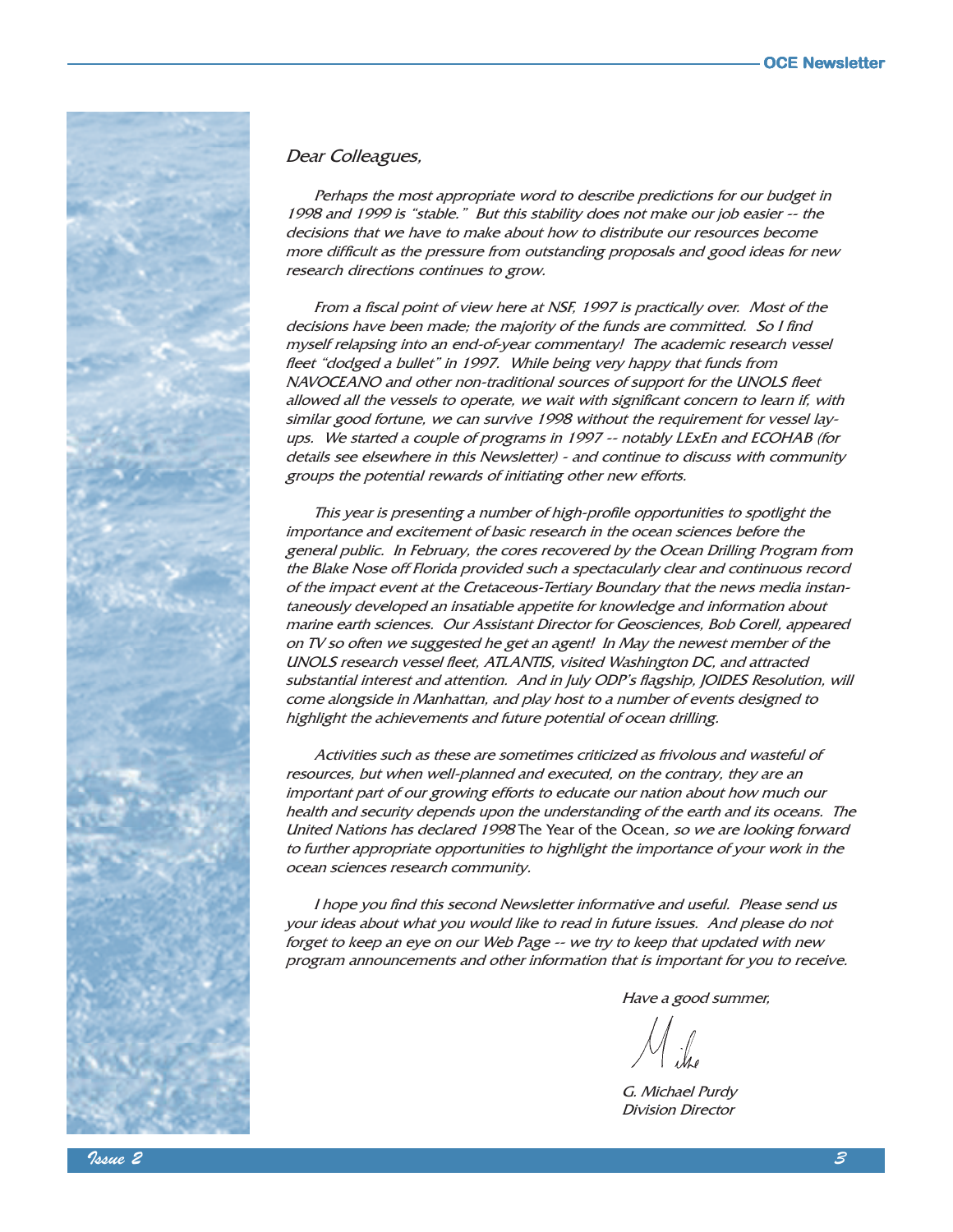#### Budget cont...

THE PLAYERS AND ISSUES. Efforts to increase the budget for OCE and its community occur on many levels, and involve major expenditures of time and energy. These efforts include on the official side: Program Managers, Section Heads, and the Division Director in OCE; consortia of program managers in ocean-related federal agencies; and international organizations. Within the "official" academic community, there is the Ocean Studies Board of the National Academy of Sciences and national organizations such as the Consortium for Oceanographic Research and Education (CORE). There are also entities specifically constituted to interact with and/or advise OCE. These include the University National Oceanographic Laboratories System (UNOLS) for management and policy relating to the academic fleet, and the international Ocean Drilling Program Executive Committee (ODP ExCom) for the Ocean Drilling Program managed by NSF on behalf of 20 international partners. The NSF also mandates advisory committees for general issues and for specific proposal groups. Then there are the scientific societies, particularly AGU, ASLO, and TOS, which facilitate communication, planning and political advocacy. Central to all these planning and advocacy activities are the individual members of the academic science community.

 In addition to planning and promoting new scientific directions and discoveries, ocean sciences requires expensive platforms (e.g. general and special purpose surface and submersible vessels), facilities (e.g. the National Ocean Sciences Accelerator Mass Spectrometry Facility) and maintenance programs (e.g. multi-million dollar mid-life refits to extend vessel serviceability for up to 30 years). Programs of all sizes, but particularly large ones, require cooperation between governments and international academic communities.

Many members of the community become involved in developing new scientific concepts or facilities; and devote many hours to organizing, writing, presenting seminars, and chairing meetings. These activities take time away from research and education to serve the common cause, but with absolutely no guarantee of appreciation, success in the endeavor, or advancement of the scientific career of such heroes.

THE BUDGET CYCLE. Given the complexity of needs and the multiplicity of players, the reader can hopefully excuse any lack of clarity in the following explanation of how the budget is developed.

Ultimately, the President of the United States, through OMB, has responsibility to propose the budget of the NSF and request an appropriation from Congress to provide it. Congress, through its various committees, holds hearings and requests information directly from NSF in determining its position regarding appropriating funds.

The new fiscal year (FY 1997) began on October 1, 1996, and the NSF had an enacted budget for Fiscal Year 1997 (this is not always the case). The Division Director, in consultation with the Section Heads, apportioned the available funds on the basis of priorities and other statements made in the Budget request to Congress almost a year ago. There were no major surprises for the program managers who were well aware of such priorities.

Meanwhile, the proposed budget for FY 1998 was provided to OMB (the President's Office of Management and Budget) in the summer of 1996. Negotiations ensued between the NSF Director and OMB, and by late December the Division had an idea what would be requested within the NSF budget to Congress for FY 1998. This budget, along with budgets for all the other agencies, was submitted as the President's Budget to the Congress in February 1997. Now (Spring through early Summer 1997), the FY 1998 Budget to Congress is under consideration within various committees and sub-committees of the Congress. Hopefully it will be voted upon by both Houses before October 1, the start of the FY 1998 fiscal year.

During this same period, internal discussions take place about the structure and size of the FY 1999 budget, leading to its first submission to OMB in September 1997. The discussions are driven in part top down, with the NSF Office of the Director issuing guidelines based on discussions with the National Science Board and the Director's vision of the NSF strategic plan; and in part bottom up, with program managers in discussion with the Division Director establishing priorities, based on their own and communities ongoing desires and planning. Within several months, realities and desires push and shove and meld into the budget to OMB, which examines it in detail, and issues its own guidelines based upon the Administration's intentions for the agency. The NSF may have the opportunity to negotiate this "passback" before the final form of the budget for FY 1999 is submitted to the Congress early in 1998.

FROM IDEA TO BUDGET INITIATIVE. How do the Program Managers and Division Director determine the content of the budget they submit to the Directorate within the context of external constraints placed on them? Within OCE many factors enter in, including the need to maintain the base or core buying power for individual (unsolicited) proposals, the need to augment existing initiatives to bring them to full development, the need to complete analysis and synthesis of the results of large field programs, the need to promote exciting new research thrusts based on discoveries, the need for new facilities, and major upgrades and ideas and planning activities within the community.

Further aids to internal budget decision-making include (1) annual program-by-program reviews within the Division; (2) regular meetings with GEO senior management where program plans and budgets are discussed; (3)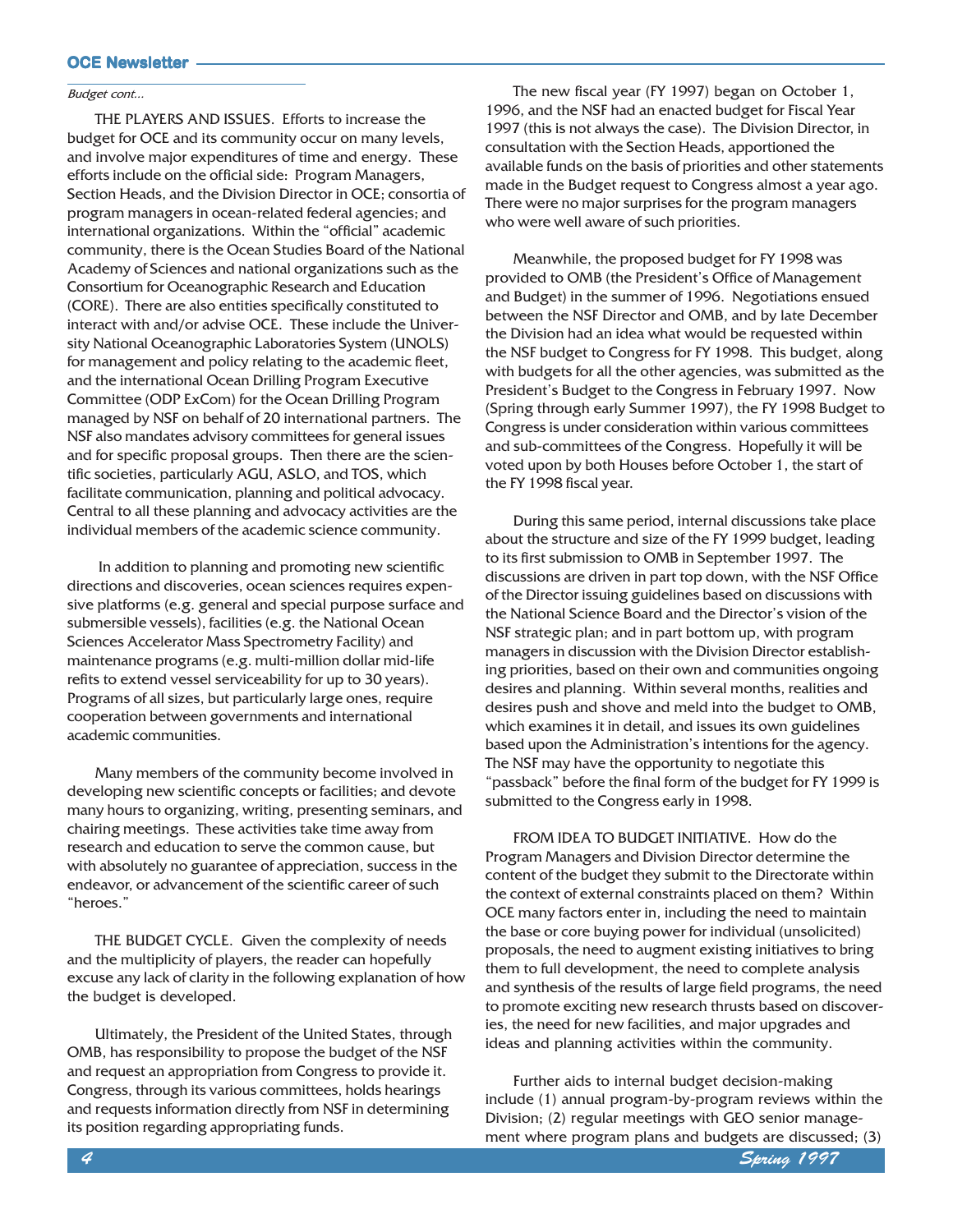recommendations contained in triennial reports of Com-<br>mittees of Visitors who analyze program performance, and **Program News** mittees of Visitors who analyze program performance; and (4) feedback from the external GEO Advisory Committee meeting twice each year.

Not all increases in the OCE budget are driven through lengthy development of consensus through community workshops, steering committees planning documents and public discussions, as was the case for familiar programs like WOCE and JGOFS. Potential opportunities arise from other directions. For instance, the NSF Director maintains an "Opportunity Fund" designed to stimulate new interdisciplinary interactions at emerging cutting edges of science, for which NSF organizational units can compete, usually in a consortium. The almost simultaneous discovery of potential signs of fossil life in a Mars meteorite, and strong indications of water (perhaps an ocean) on Europa, a moon of Jupiter, prompted a rapid response within NSF.

Mike Purdy discussed the possibility of capitalizing on this discovery with senior representatives of the Biological Sciences, Mathematical and Physical Sciences, and Engineering Directorates, and Office of Polar Programs. Within days the idea for Life in Extreme Environments, a new initiative crossing no less than 10 Divisions of NSF, was born. The LExEn concept met the criteria for the Director's Opportunity Fund and was awarded \$3 million for FY 1997. The Divisions were challenged to match this number for a total of \$6 million from existing budgets, promise to spend a full \$6 million in FY 1998, and to continue the program beyond that.

Some budget initiatives are developed at the highest levels of policy-making within NSF, and developed as NSFwide programs to address themes cutting across all the directorates and divisions. One such example is "Knowledge and Distributed Intelligence" or KDI. The present articulation of this initiative, which is embodied in a \$58 million request in the President's FY 1998 budget request to Congress, rapidly crystallized from three separate but interrelated themes under discussion over the past year. The National Science Board approved KDI as a Foundationwide thrust in which OCE is participating. Another example involves the important themes embodied in the "Integration" of Research and Education," which is espoused as one of three major principles to which the NSF is committed in its Strategic Plan.

If the account of the budget process given above seems highly non-linear, complex, and with multiple sources of influence, this is all true. Never forget, however, that no matter how funds are allocated for programs and initiatives, all proposals resulting from announcement of opportunities are treated similarly. The long-standing and highly-regarded process of merit and peer review is used to identify the most worthy amongst that group.

#### Biological Oceanography

The Biological Oceanography Program is joining NOAA (Coastal Oceans Programs), EPA (Office of Research and Development, National Center for Environmental Research and Quality Assurance), and ONR in mounting the ECOHAB Program - Ecology and Oceanography of Harmful Algal Blooms. Evidence suggests that over the last few decades, the frequency and duration of harmful algal blooms (HABs) have been increasing both nationally and worldwide. The limited scope of past HAB studies has precluded a fundamental examination of the many factors that regulate the distribution and abundance of species involved in HABs. This interagency ECOHAB program represents a major response to address the need for long-term, large-scale, interdisciplinary studies on the environmental processes that facilitate and regulate HABs in the coastal ocean. The general goal is to develop a predictive understanding of how physical and biological processes interact to promote bloom development, affect bloom dominance, and contribute to bloom maintenance or decline.

Research activities in the coastal Northeast Pacific Ocean are in the forefront of the attentions of the US GLOBEC and Coastal Ocean Processes (CoOP) Programs. An announcement of opportunity supported by NSF and NOAA has solicited proposals for preliminary modeling, monitoring and retrospective analyses to form the framework for US GLOBEC Northeast Pacific Program and CoOP's California Current studies. CoOP's goal in studying the California Current System of the Northeast Pacific is to understand the processes which contribute to cross-shelf transport processes where the circulation is strongly wind-driven. US GLOBEC seeks to examine the close connection between the ecosystem dynamics in both gyres in the northeast Pacific Ocean the California Current System (CCS) and the Coastal Gulf of Alaska (CGOA). The Biological Oceanography Program is working with Ocean Technology and Interdisciplinary Coordination (Larry Clark's bailiwick here at NSF/OCE) and the Coastal Oceans Program at NOAA (Don Scavia and Judy Gray) in administering these programs. Awards for the initial phases of the CoOP and US GLOBEC programs in the Pacific will be made in the middle of 1997 and will be followed by integrated process studies starting in the year 2000.

The Divisions of Ocean Sciences and Environmental Biology have cooperatively supported the LMER (Land Margin Ecosystems Research) Program for the past eight years. The two Divisions, following substantial interaction with the scientific community, decided to discontinue this Program with the completion of extant projects, and replace it with an augmentation of the LTER Program with focus on Land/Ocean Margin Ecosystems (LOME). A June 1997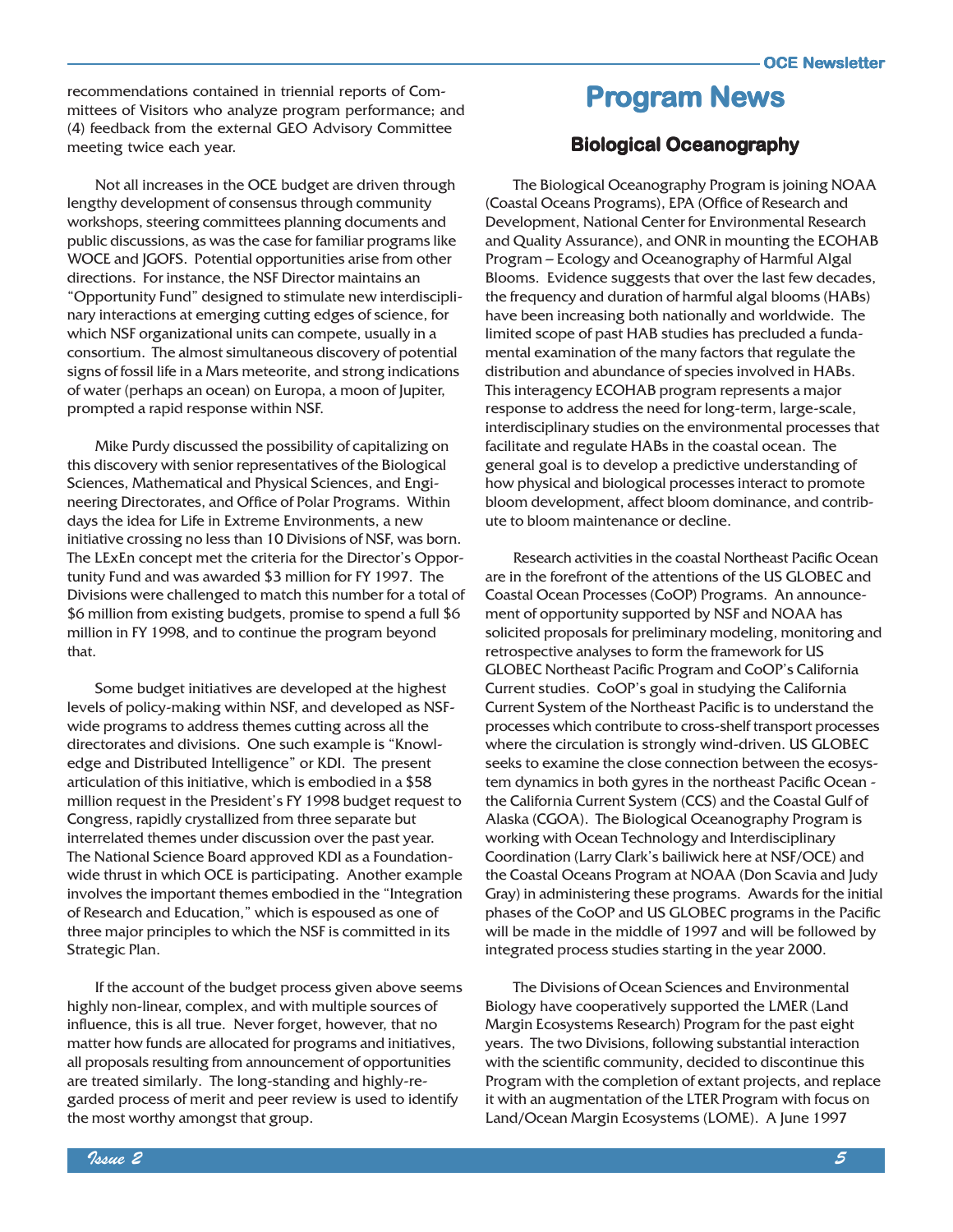deadline was established for proposals to LTER:LOME that emphasize major ecological questions on the linkages between terrestrial and coastal ecosystems including seeking to understand the causes of major ecological and environmental changes that influence land/ocean-margin environments, and how the populations, communities, and ecosystems of the land/ocean-margin environment respond to these changes. Both Divisions anticipate additional augmentations to LTER with research on Land/Ocean Margin Ecosystems. The Biological Oceanography Program is administering this initial LTER:LOME competition.

The Division of Ocean Sciences has been the lead office for the US JGOFS Program from the start, yet many offices of other Federal agencies have cooperated in the overall dimensions of US JGOFS to date. As the last major activity of US JGOFS, Biological and Chemical Oceanography, along with NASA (its Earth Observing System Interdisciplinary Science and Biological Oceanography Programs) are supporting the Synthesis and Modeling Project.

Biological Oceanography has been busy working within the Division and with the many other parts of NSF on the LExEn initiative (see page 1). Our primary OCE interests lie in the prospective microbial biomes deep within ocean crusts and ocean sediments.

We are also kept active in the Biological Oceanography Program with the ongoing activities in: US JGOFS and the Southern Ocean Program: Antarctic Ecosystems - Southern Ocean Program; US GLOBEC and the second phase of the Northwest Atlantic Program in and around Georges Bank; and the RIDGE Program's LARVE (Larvae at Vents Ecosystems) research focus.

DIALOG II: Dissertations Initiative for the Advancement of Limnology and Oceanography will be held October 12-17, 1997, at the Bermuda Biological Station for Research. The Dissertations Initiative for the Advancement of Limnology and Oceanography Program is run by ASLO. DIALOG II is currently supported by the NSF, NOAA, NASA and ONR. DIALOG seeks to reduce the historical, institutional and philosophical barriers that limit the exchange of information among aquatic scientists, and to expedite the transition from Ph.D. student to independent researcher.

While the deadline for participation in DIALOG II has passed, please contact Dr. Susan Weiler, ASLO for information about the program and future participation at:

OMB 317, Whitman College Walla Walla, WA 99362, USA 509-527-5948, fax: 509-527-5961 or aslo.dialog@whitman.edu.

#### Chemical Oceanography Program

With the end of the decade fast approaching and the end of US JGOFS in sight, the staff of the Chemical Oceanography Program believes that it is time to gather representatives from the marine chemistry community to assess where the field is now, where it is heading, and how it might get there. To this end, we intend to establish a steering committee to design and convene a community workshop on the "Future of Chemical Oceanography in the U.S." something like last year's FUMAGES workshop initiated by the Marine Geology and Geophysics Program.

While the idea has originated here at NSF, articulation of its design and substance must be a grassroots activity if the workshop is to vocalize effectively and accurately the outlook of the chemical oceanography community. What do you think about this? What needs to be done, who among our colleagues would you especially like to see involved? Please let us know.

U.S.JGOFS SYNTHESIS AND MODELING PROJECT (SMP): The Implementation Plan and a joint NSF/NASA Announcement of Opportunity (NSF-97-79) for the last phase of the U.S.JGOFS Program have been released. Both documents may be accessed at the U.S.JGOFS Office WWW site (see sites of interest section). To view the Announcement from the NSF Homepage, go to 'Geosciences' and scroll down.

REU Supplements: The CO Program now considers REU supplements for funding after both Panels (May and November) rather than only after the May Panel as in past years. This new arrangement should allow principal investigators more flexibility in planning opportunities for undergraduate students to participate in marine chemistry research projects during the academic year as well as during the summer break.

DISCO XIV: The fourteenth Dissertations Symposium in Chemical Oceanography will convene October 6-10 at the East-West Center, University of Hawaii. Applications should already be available at your institution; if not, contact Marilynn Maury, American Institute of Biological Sciences (AIBS), at 202-628-1500 ext.254.

GEOSECS Atlases Available: Rodger Baier has retrieved copies of volumes 1, 3, 4, 5, and 7 of the GEOSECS Atlas from storage for distribution to anyone who can put them to use.

If you have questions about the Program, please contact us by phone at 703-306-1589 or (preferably) by email: Rodger Baier (rbaier@nsf.gov) Ken Buesseler (kbuessel@nsf.gov) Don Rice (drice@nsf.gov)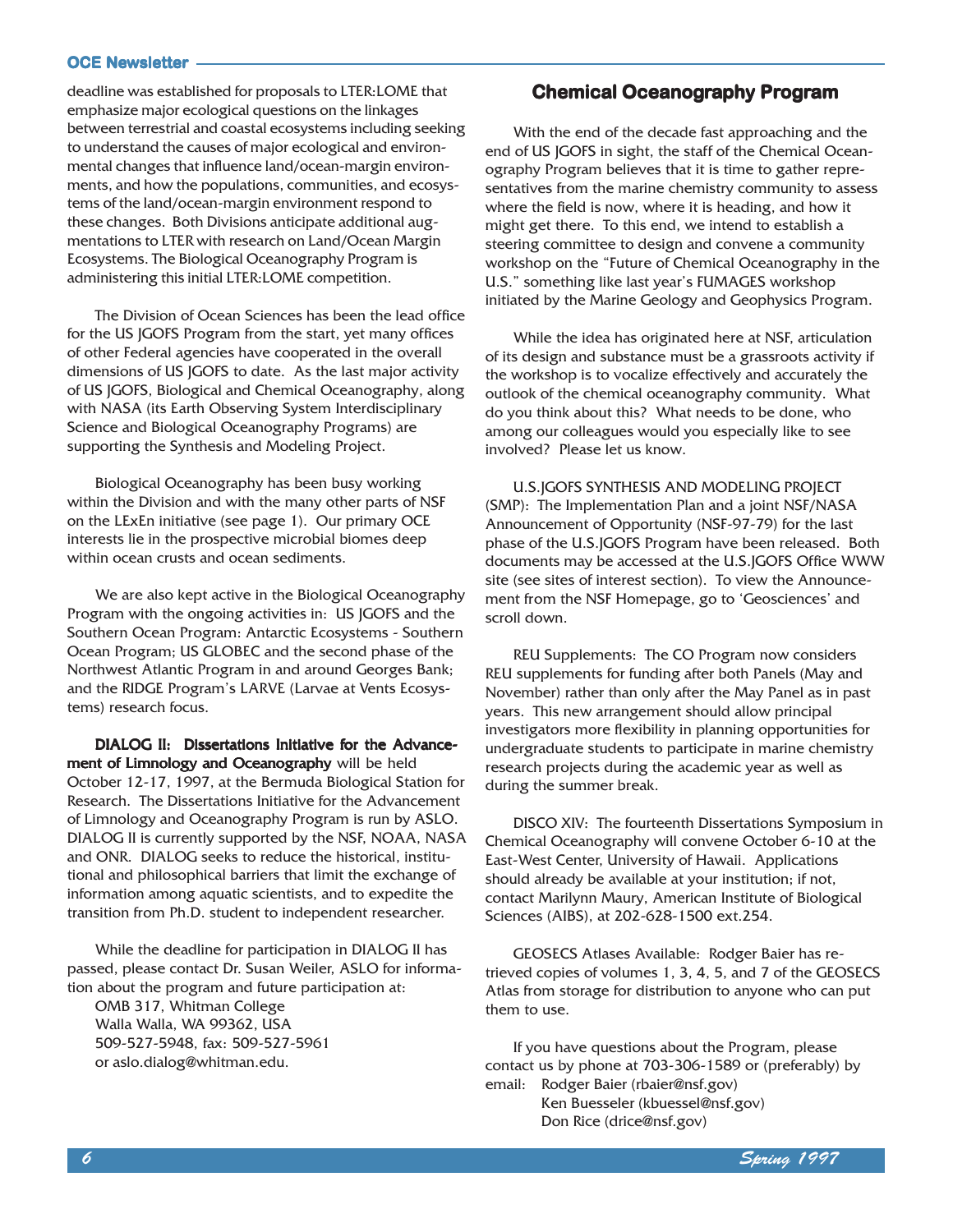#### Marine Geology & **Geophysics**

The Future of Marine Geosciences Workshop, sponsored by MGG and the Ocean Drilling Program, took place in Ashland Oregon, last December. Stateof-the-science papers were presented on ridges, convergent and divergent margins, sediment processes, climate change, fluids, and lithosphere aging. Thematic group breakouts on solid earth, climate, sediments, and fluids were interspersed with plenary sessions to explore the interrelations among the thematic topics. The workshop report is nearing completion (available on the JOI homepage). It will be distributed widely and continued community input is solicited.



MGG continues to participate in the Earth System History (ESH) initiative

through its MESH component. In addition to the original OCE, EAR, and ATM program participants, two other programs have joined ESH -- paleoclimate components of ARCSS (Arctic System Science) and the NOAA Paleoclimate Program. The combined budget for ESH is approximately \$9 million per year, with just over \$2 million coming from the MGG program. More than 130 proposals were submitted to ESH for the last deadline; a dramatic increase from the previous target.

Because of the continuing discussions of the effects of resubmitted proposals on reviewer and program work loads, we compiled the statistics on resubmitted proposals from the past eight proposal cycles.

During the eight cycles from January 1993 to May 1996, about 30% of the proposals received by the MGG program had been submitted, and declined, previously. During this time the success rate of resubmitted proposals was nearly the same as the overall success rate. Interesting patterns emerge, however, when the resubmittals are considered as a function of awards, as shown in the figure. For these cycles, the largest percentage of awards is for proposals submitted only once, and the success rate falls off dramatically after the first resubmission.

It is apparent from the figure that compelling proposals are recognized by the peer review community, and funded by the MGG program, the first time they are submitted. It may be worthwhile resubmitting a proposal once, but, without major changes, the success of further resubmissions is very small. Resubmissions are always competing against

new proposals, not just against other resubmitted proposals, and the majority of awards (50-70%) are drawn from those new proposals.

### Ocean Drilling Program

It has been a busy and productive period for the Ocean Drilling Program. The drillship, *JOIDES Resolution*, is presently completing a six-leg drilling program in the North Atlantic before heading for the Southern Ocean later this Fall. Drilling in the North Atlantic is concentrated on completing studies of the Barbados accretionary complex and the early rifting of the Iberian margin, examining the paleocirculation and sea level history of the western North Atlantic, and deploying a long-term borehole observatory near the mid-Atlantic ridge to study hydrogeologic processes in young crust.

At Barbados the program has continued its successful use of logging-while-drilling (LWD) techniques developed in the commercial drilling business. In this technique, formation physical properties are measured and recorded by instruments at the drill bit, rather than by instruments lowered into the hole after drilling. Accretionary complexes such as Barbados are notoriously unstable and difficult to examine with standard coring and logging operations. The LWD technique produces a better picture of the formation with much less risk of instrument loss. The drilling in Barbados has been concentrating on process of fluid flow along faults in the accreted sediments and the relation to sediment deformation and faulting.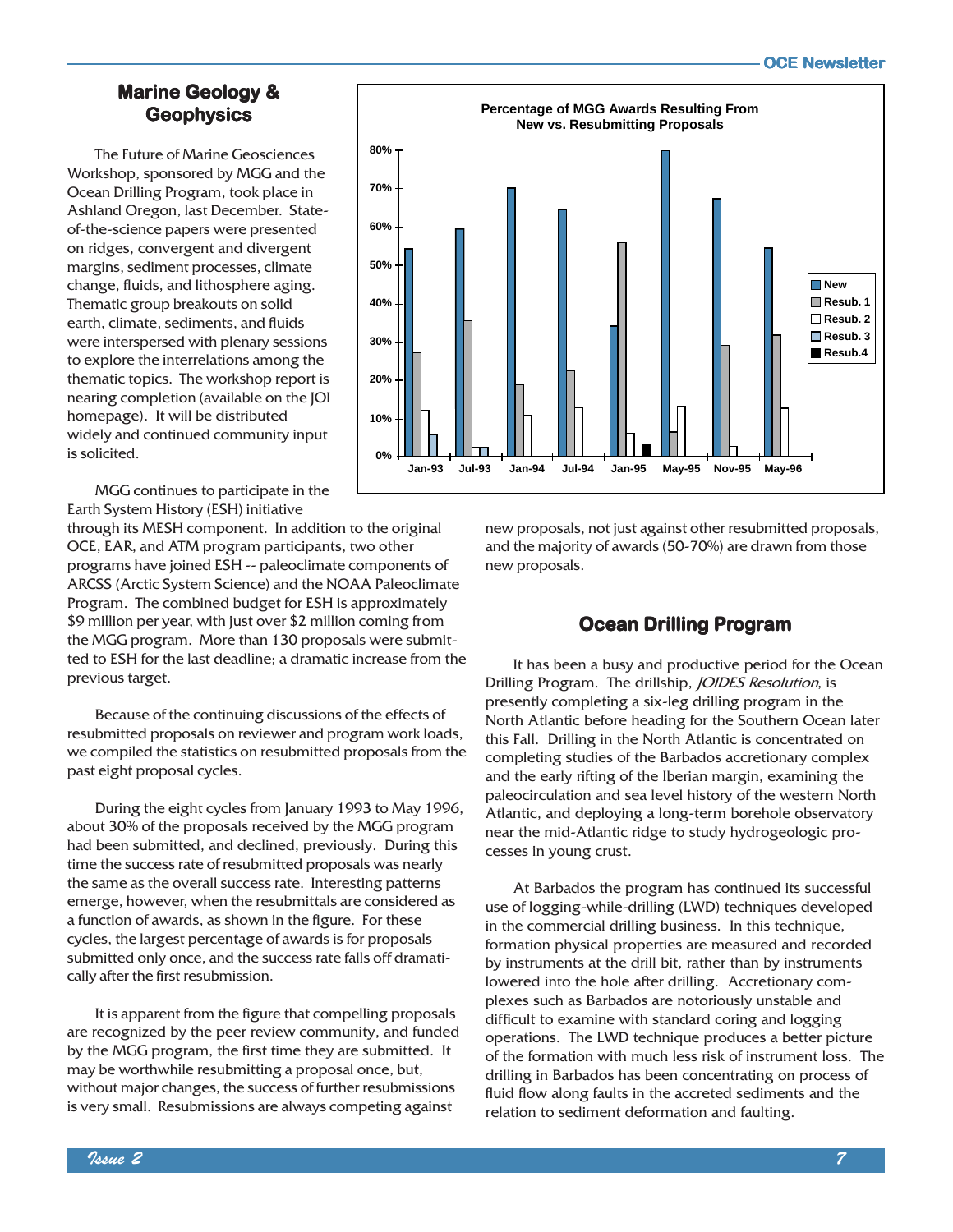Drilling on the Blake Nose off northeastern Florida was designed to examine the Paleogene and Cretaceous deepwater circulation and its impact on low-latitude climate. Although deep waters are presently formed in high latitude northern and southern oceans, previous evidence has indicated that deep water in the Cretaceous and Paleogene may have formed near the equator. The sediments recovered during the cruise should provide a detailed record of these circulation changes. Most spectacularly, three cores returned an incredibly detailed record of the impact event at the Cretaceous-Tertiary boundary. The sediments record both the conditions of the pre-impact ocean and the actual impact event. Recovery of the biota of the oceans is also well recorded in the overlying sediments. The results were widely reported in the national and international press.

 In June and July, the Resolution will continue a drilling program on the continental shelf off New Jersey to examine the history of sea level and sediment accumulation. This program will drill at some of the shallowest sites ever attempted in ODP and will again be benefitted by the use of LWD techniques. The drillship will also make its last U.S. port call for a number of years following the leg. An open house and other activities are planned for New York City on July 20 if you happen to be in the Big Apple and want to see the vessel. In addition to the exciting science of recent months, the program has also completed a major reorganization in its science planning structure. Now, overall scientific direction will be provided by a new Science Committee (SCICOM) with operational matters devolved to a subcommittee (OPCOM). U.S. membership on the SCICOM is open to scientists at any U.S. organization.

On the international scene, planning for phase III of the LRP (1999-2003) is well underway. The program has been structured to allow our international partners to reevaluate their desire to continue in the program during this phase. To date, all indications appear positive and, in fact, the program has recently added two new participants as South Korea and the National Taiwan University joined the Consortium of Canada and Australia. Negotiations are continuing over membership of the People's Republic of China in the program.

On the longer term, the ODP as it is presently structured will end in 2003. The Long Range Plan calls for extending ocean drilling beyond that point in a new program that would have two drilling vessels - one with the capability of the present JOIDES Resolution and one capable of deep water well control through the deployment of a riser or similar system. For several years, scientists and administrators in Japan have been formulating plans for a next generation drilling program based on a riser-equipped ship. At the recent ODP Council meeting, the Japanese plans and those identified in the ODP LRP

merged into what has temporarily been named the Integrated Ocean Drilling Program (IODP) for the post-2003 period.

Implementation of the IODP is in no way assured - we'll keep you updated in future issues of our newsletter. If you wish additional information on the Program, scientific results, participation, drilling results or other matters, visit the Program's home pages (see sites of interest, page 10).

#### Physical Oceanography

The final field phase of WOCE in the Atlantic is now well underway, and a program announcement for analysis, interpretation, modeling and synthesis (AIMS) for WOCE has been issued, with target dates coinciding with the usual dates for OSRS, August 15 and February 15, through the year 2002. Planning continues, in collaboration with other programs, for Ocean-CLIVAR, to include long-term observations that will be important both to physical oceanography and to the OCE community at large. Planning is also underway for a workshop to explore priorities for physical oceanography in general over the next 5-15 years. For further information, contact Dr. Richard Lambert or Dr. Eric Itsweire.

#### Oceanographic Technology & Interdisciplinary Coordination

The OTIC Program has three main components:

1) Technology Development: The intent of this program area is to provide support for developing new instrumentation or technology that have broad applicability to ocean science research projects. Successful proposals are usually those that aim to enhance the observational, experimental, or analytical capabilities of the ocean science research community. Instruments proposed for development must have direct relevance to research activities that are normally sponsored by OSRS.

FY 1997 marks the  $15<sup>th</sup>$  anniversary for this program area. In FY 1982, three proposals were received and three awards were made totaling \$425,000. In FY 1997, over 40 proposals have been received to date and slightly over \$4 million are available for technology development.

Although the Program is open to all types of instrument and technology development areas that are related to ocean science research, a substantial portion of effort and resources in recent years has gone into improving the capability to make in situ long-term observations.

The OTIC Program will again be convening a special session at the AGU Ocean Sciences Meeting, to take place in February 1998 in San Diego.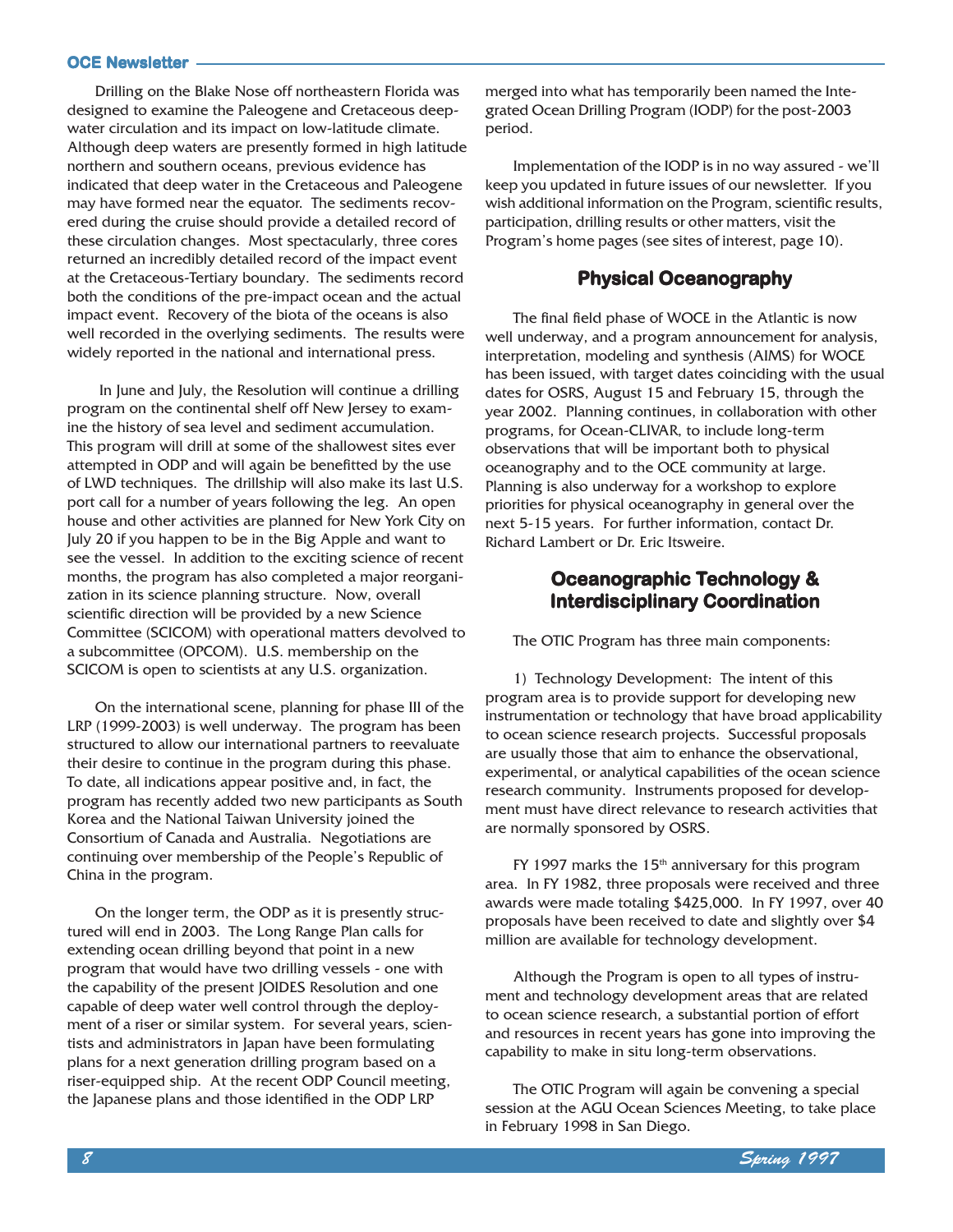2) Coastal Ocean Processes (CoOP): CoOP is an OCE initiative to focus interdisciplinary research and interagency cooperation on the coastal zone. Both NSF and NOAA regard the Great Lakes as part of the U.S. coastal zone and recognize that many features of the Great Lakes may best be studied using oceanographic methods. In response to a one-time NSF/NOAA Announcement of Opportunity, a major 5-year initiative will start this fall for interdisciplinary, collaborative research projects to address the broad intersection of basic and applied research interests of NSF and NOAA.

Following the recommendations of the CoOP Science Steering Committee, plans are underway for developing the next CoOP research initiative on wind-driven transport processes. Copies of a relevant workshop report and other details concerning the CoOP program are available through the CoOP Office at http://www.coop.hpel.umd.edu.

3) Arctic System Science (ARCSS): The OTIC program co-sponsors the Ocean-Atmosphere-Ice Interactions (OAII) component of the ARCSS global change research program. A major research project under ARCSS also gets underway this summer called SHEBA (Surface Heat Balance of the Arctic) Ocean. The SHEBA program (http:// sheba.apl.washington.edu/) will simultaneously measure, over an annual cycle, the various fluxes and properties of the atmosphere, ice pack, and upper ocean that determine the aggregate mass and energy budgets of Arctic sea ice. Its goal is improved understanding of how and to what extent, the ice covered Arctic Ocean affects climate variability in lower latitudes and in global climate models (GCMs). The research program will be conducted for 14 months from a Canadian icebreaker frozen into the Beaufort Sea ice pack.

In cooperation with Canadian scientists, an ancillary research program will be conducted during SHEBA's 14month deployment of the drifting icebreaker. Planned projects include studies of physical oceanography, carbon cycling, contaminants, marine fish, marine mammals, and polar bears.

### **OCE Staff Changes**

The following changes have taken place within the programs:



Biological Oceanography/OTIC: Sean Powers, a Sea Grant Fellow, joined us in February for a year. Sean is working with Phil Taylor and Larry Clark on various projects including GLOBEC, ECOHAB, LExEn, CoOp Great Lakes Studies, as well

as the core proposals for both programs. Sean will finish up his Ph.D. this summer at Texas A&M University where he is researching larval recruitment in benthic communities. Our newest IPA, Kendra Daly, arrived in late March initiating a two-year stint as a Visiting Scientist and Assistant Program Director in the Biological Oceanography Program. Dr.



Kendra Daly

Daly is from the Department of Ecology and Evolutionary Biology at the University of Tennessee, Knoxville. Her research interests include zooplankton ecology, particularly in polar regions, the influence of physical-biological interactions on marine production, and the role of phytoplanktonzooplankton interactions in biogeochemical cycles. Marsh Youngbluth is leaving us in July to return to Harbor Branch Oceanographic Institution after serving two years as a Visiting Scientist and Associate Program Director. He will resume his own research in ecological and behavioral studies of midwater zooplankton, especially predatory-prey relationships, particle consumption-production rates, and mateseeking repertoires.

Marine Geology and Geophysics: Bilal Haq returned, refreshed and invigorated, after 10 months on sabbatical at Oxford University. He will continue to serve as the NSF lead for the MARGINS initiative.

Physical Oceanography: Al Plueddemann, Visiting Scientist and Associate Program Director, returned to the Department of Physical Oceanography at Woods Hole Oceanographic Institution to continue his research in upper-



ocean physical processes, internal waves in the Arctic region, and oceanographic instrumentation. Hsien-Wang (Dick) Ou, a senior research scientist at the Lamont-Doherty Earth Observatory of Columbia University, is presently visiting as an Associate Program Director in the Physical Oceanography Program. His research interests are in climate theory and

Dick Ou

dynamical oceanography. **Dick Lambert** will be away from NSF for eight months, starting June, 1997, returning in February, 1998. He will be visiting both oceanographic institutions and agency labs, researching the general problem of managing large oceanographic programs. He expects to document the history of TOGA and WOCE management in particular, and write up the history from the point of view of an NSF program director coordinating with other agencies and other countries. The documentary will be published and available sometime in 1998. During Dick's absence, Eric Itsweire will be acting for the program.

For further information on OCE staff members, including phone numbers and email addresses, as well as vacancy announcements please check the OCE home page at Sean Powers LExEn, CoOp Great Lakes Studies, as well early amouncements prease encerence of the Section of the S

 $\sim$  1ssue 2  $\sim$  9  $\sim$  1s  $\sim$  1s  $\sim$  1s  $\sim$  1s  $\sim$  1s  $\sim$  1s  $\sim$  1s  $\sim$  1s  $\sim$  1s  $\sim$  1s  $\sim$  1s  $\sim$  1s  $\sim$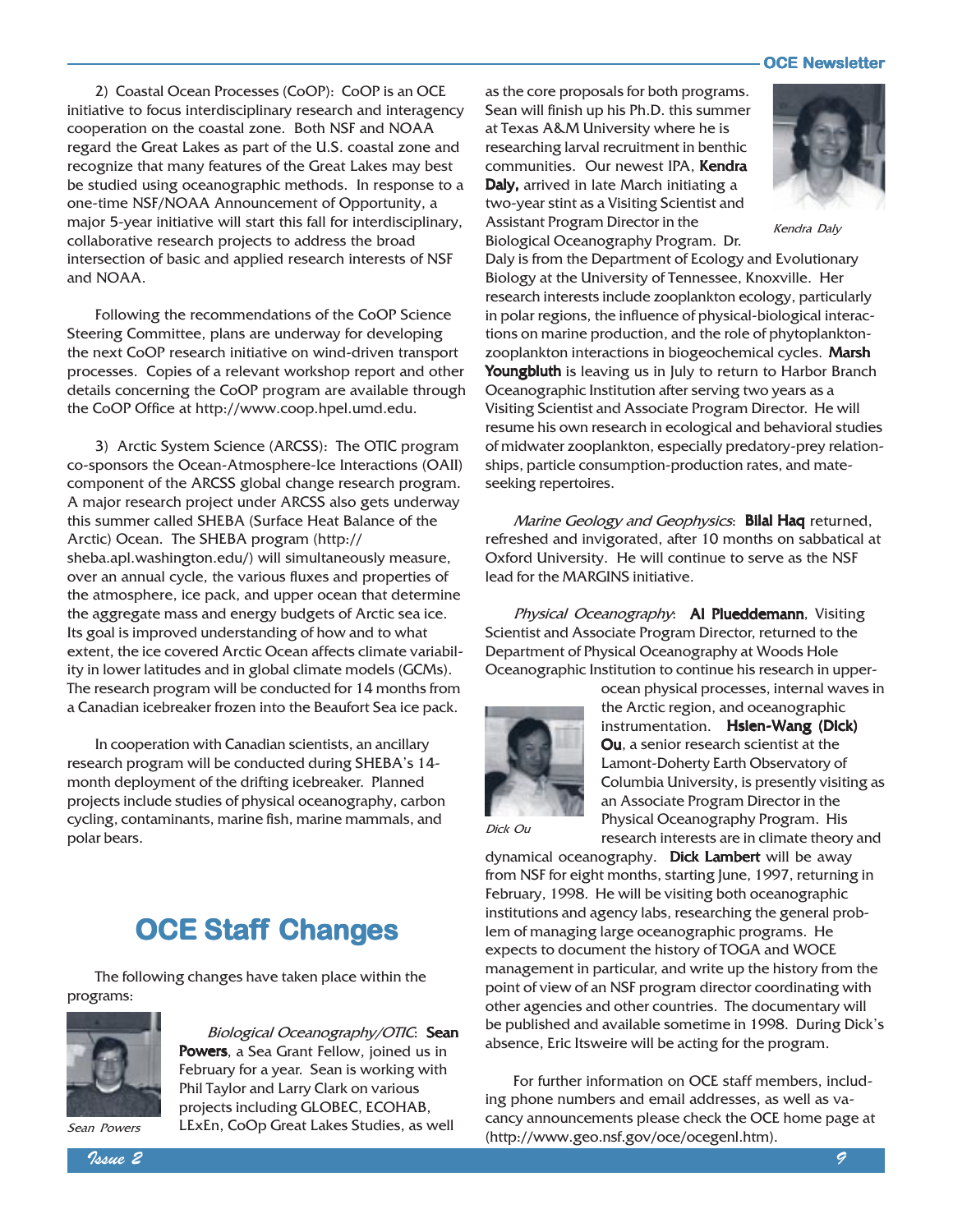## **OCE Profile - Dolly Dieter**

Hello Dolly!

Dolly Dieter arrived at NSF in June 1989 for a temporary stint as Program Manager for Ship Operations. She is still here and continuing her excellent work in managing and planning ship operations for vessels in the academic fleet supporting NSF-supported research.

Dolly started her academic life with a double major in biology and chemistry at DePaul University; spent a couple of years as a research associate at MIT; then migrated to Alaska. There she found her true home and niche. (She stills views her stay in Washing-

ton, DC, as temporary!) At the University of Alaska, she began as a research associate in marine biology; became chief marine technician for the Institute of Marine Science regularly spending over 200 days at sea; moved on to become the marine superintendent (responsible first for the R/V Acona, and then for the R/V Alpha Helix), and finished her career at UAK as the Assistant Director for Marine and Shore facilities. At this point, she was lured to NSF before she could become University President.

Dolly works hard but plays equally well. She loves to walk, especially along canals and woodlands. We have the following tale from one of her friends:

Dolly is definitely a marathon walker. However, she has a special twist  $-$  she doesn't have a good sense of the distance involved! It was an unusually gorgeous summer day in Seward, so we decided to walk a short distance on the trail system near town. After about a six-mile walk, we discussed turning back since we hadn't brought water or snacks, and it was a warm day.



But Dolly convinced us that we should just continue on to her house since it was 'just over the hill.' Well  $\sim$  checking maps later, the last part of the forced march was another 10 miles. 16 miles total! We still talk about that day."

Other colleagues suggest you ask Dolly when (and how) she is going to install her hot tub in Alaska or remove the bathtub from her living room in Washington. Not me! Several tales also exist about the use and maintenance of her old red truck in Seward - including the time she was found sitting on the truck roof in dress clothes and high heels in a pond. Dry! She also has Model T's in Illinois!

To round out her life, she acquired a Masters Degree in Marine Policy a few years ago from the University of Rhode Island and currently is Secretary of the Marine Technology Society. We are enjoying her "temporary" stay at NSF and looking forward to finding out more about her marvelous adventures.

- Don Heinrichs

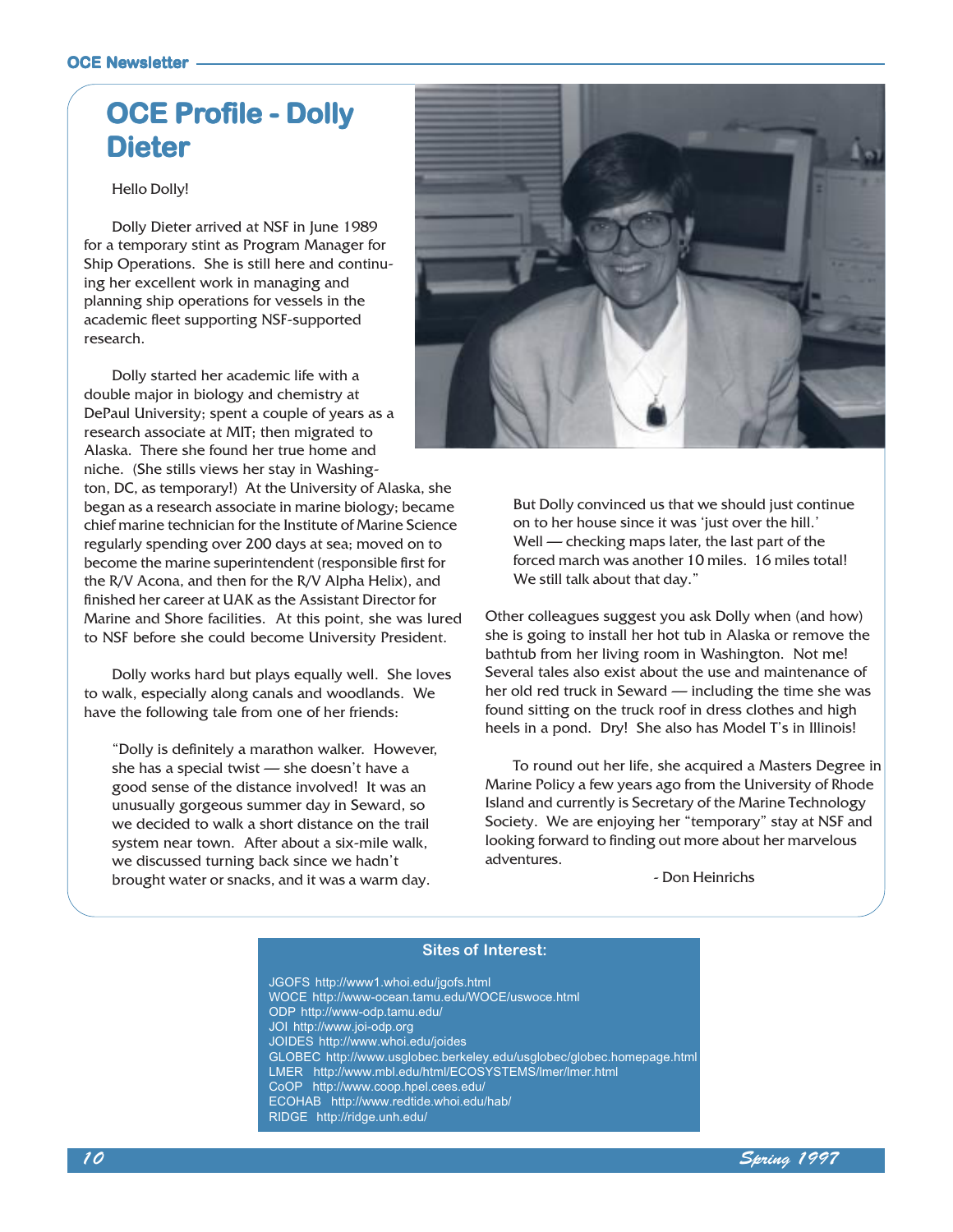### **The Next Phase of** FASTLANE

Fastlane is designed to improve and automate the NSF's interactions with the research and educational communities. The *Fastlane* project uses the World Wide Web to facilitate exchange of information between the NSF and its client community. These interactions include proposal and project report submission, proposal review, processing status of proposals, cash transactions with the institutions, and information regarding NSF funding actions. Much information included in proposal submissions is repetitive. Fastlane allows us to collect this information once, permitting the user to change it as necessary, and have the information available for all subsequent proposals and reports.

OCE is committed to our role in making this project a success. Our first step was to encourage our reviewer community to utilize *Fastlane* as the primary means to return reviews. This has been a successful learning experience for the *Fastlane* developers, OCE, and our reviewers. As you can see, the experiment caused greater than a doubling of the reviews submitted via *Fastlane*.









The next step toward the integration of *Fastlane* with our community is the electronic cover-page submission. This function allows the Principal Investigator to prepare and submit the cover-page to the NSF with "smart forms" capability. This function pulls in all individual and institutional information available in the NSF mainframe database thereby minimizing the amount of information that must be typed in.

#### Benefits to you:

- update your mailing & email address on-line;
- quick routing of your proposal to the correct division and program;
- reduction in the amount of repetitive data preparation and submission for NSF proposals;
- reduction in amount of time needed for institutional approval; and
- insurance that your proposal will utilize the most recent versions of NSF forms;

#### Benefits to NSF:

- timely and accurate transfer of your proposal data to our corporate database;
- reduction in staff time performing redundant data entry; and
- more rapid review response.

Currently, electronic submission of the cover-page is optional for the unsolicited programs. However, several special programs require this function as part of the announcement of opportunity. Of relevance to ocean sciences community is the upcoming Faculty Early Career Development (CAREER) Program. We encourage you to experiment and utilize this function of Fastlane.

It is hoped that the oceanographic community will support OCE in this effort to improved efficiencies within the system. Please contact Mike Reeve, Head of the Ocean Sciences Research Section, with any concerns or comments you may have.

#### LExEn cont...

engaging in joint activities related to LExEn goals.

For the first year of the LExEn competition, proposals were invited that focused on one or more of the following:

- methods to isolate and culture microbes found in extreme environments,
- methods to study these microbes in their natural habitats,
- technologies for non-contaminating sample recovery,
- sensors capable of probing extreme environments,
- methods to study ancient microbial life and paleoenvironmental conditions on Earth; and
- techniques for studying other planets.  $\bullet$

Mike Purdy and other managers at NSF are in the process of developing plans for LExEn in 1998 and beyond. If you have questions or would like further information on OCE participation in LExEn, contact Mike Reeve, (703) 306 1582, mreeve@nsf.gov.